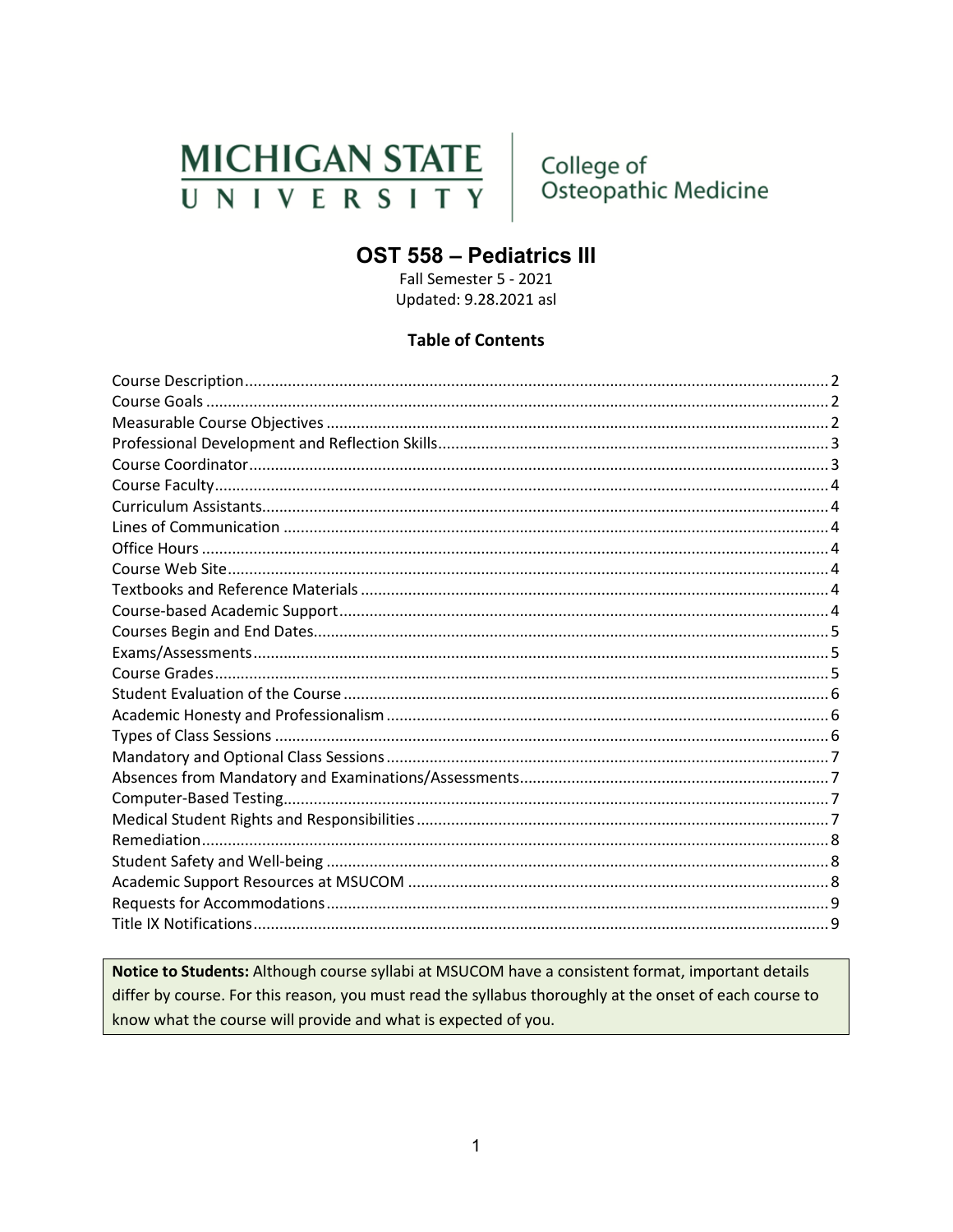### **Section 1 – Course Information**

#### <span id="page-1-0"></span>**Course Description**

OST 558 is a 1 - credit hour course. The course focuses on children from birth to 18 years. Normal structure, function and pathologies focusing on behavioral, cardiovascular, and hematopoietic issues for pediatric patients.

#### <span id="page-1-1"></span>**Course Goals**

The goals of Pediatrics III are to learn normal stages of growth and development for children, birth to 18 years. Integration of systems course content with clinical issues related to childhood pathology and disease prevention as related to the behavioral, cardiovascular, hematopoietic, and respiratory systems.

#### <span id="page-1-2"></span>**Measurable Course Objectives**

The American Osteopathic Association has identified osteopathic core competencies (OCC) essential for practice as a future osteopathic physician [\(reference\)](https://www.aacom.org/docs/default-source/core-competencies/corecompetencyreport2012.pdf?sfvrsn=4). These are embedded throughout programmatic objectives and curriculum. The curricular structure also encourages proficiency in the Core Entrustrable Professional Activities (EPAs) for Entering Residency as defined by the Association of American Medical Colleges to help build toward that future phase of the journey toward medical practice [\(reference\)](https://store.aamc.org/downloadable/download/sample/sample_id/66/). By the end of this specific course, learners should be able to achieve the following objectives within each competency domain indicated:

Medical Knowledge

- 1. Explore common presentations in children that intersect with clinical disciplines. *(Clinical Science - Pediatrics, Clinical Science - Family, Clinical Science - Emergency, Clinical Science - Radiology, Clinical Science - Otorhinolaryngology/Ophthalmology, Clinical Science - Pathology, Clinical Science - Psychiatry/Behavioral, etc.)*
- 2. Examine the physiologic basis of health and the pathophysiologic basis of disease through selected pediatric clinical presentations, such as those related to the behavioral, cardiovascular, and hematopoietic systems. *(Biomedical Science - Pathology/Pathophysiology)*
- 3. Specify pathogen/host interactions that can affect the maintenance of pediatric health along with immune responses at the organismal, systemic, tissue, and cellular levels. *(Biomedical Science - Microbiology/Immunology)*

Patient Care and Procedural Skills

- 1. Practice gathering accurate, essential data from all sources, including the patient, the parent or legal guardian, secondary sources, medical records, and physical examination (including osteopathic structural examination) for selected pediatric clinical presentations. *(Data Gathering - EPA 1)*
- 2. Recommend and interpret common diagnostic and screening tests related to the assessment of pediatric disorders using evidence-based and cost-effective principles. *(Diagnostic Testing - EPA 3)*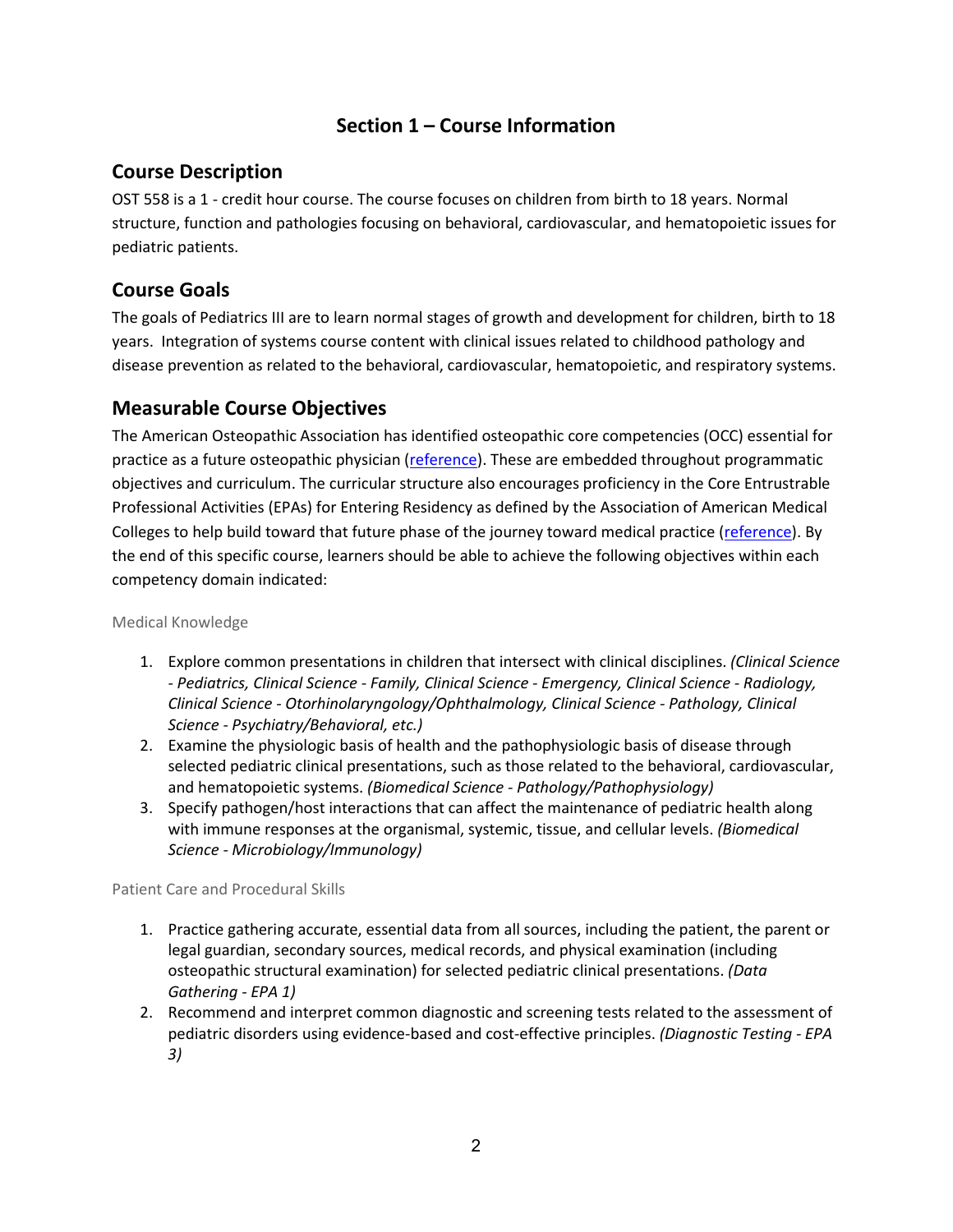- 3. Practice formulating a differential diagnosis for selected pediatric clinical presentations, prioritizing diagnoses appropriately based on the patient evaluation and epidemiologic data. *(Differential Diagnosis - EPA 2)*
- 4. Practice developing an evidence-based, cost-effective, patient-centered care plan to assess and manage selected pediatric clinical presentations such as those related to the behavioral, cardiovascular, and hematopoietic systems. *(Treatment/Management - EPA 4)*

## <span id="page-2-0"></span>**Professional Development and Reflection Skills**

Additionally, the American Osteopathic Association indicates several other competencies on which professional development and reflection across time will foster effective medical practice. These include the ability to work collaboratively as part of an interprofessional team; the maintenance of an inquisitive and scientific approach to learning and medical practice; and the adoption of self-direction in lifelong learning and clinical decision-making. This course will contribute to the development of these longitudinal competencies or skills as indicated:

#### **Self-Directed and Lifelong Learning**

Self-directed learning is a 4-step process that occurs within an encapsulated timeframe. The goal of selfdirected learning is to help foster self-direction in your lifelong learning and clinical decision-making. This course includes the steps of self-directed learning as follows:

- 1. **Self-Assessment of Learning Needs** Students are presented with a patient case in a case-based learning platform and must reflect on related knowledge to isolate learning needs.
- 2. **Identification, Analysis, & Synthesis of Information** Students must then seek out and synthesize related information through activities such as initiating virtualized patient history taking and physical examination along with related research.
- 3. **Appraisal of Information Source Credibility** Once students have synthesized collected information, they must appraise and apply their knowledge through the formulation and prioritization of differential diagnoses. Students are aided in appraising the credibility of identified differentials by initiating learning aids that highlight distinguishing features of related differentials.
- 4. **Feedback on Information-Seeking Skills** Throughout the case-based learning platform, students are provided with feedback on information seeking skills through interactive questions that provide explanations for preferred responses and next steps. Additionally, these learning aids further educate students on a variety of diagnoses to inform their next steps.

#### <span id="page-2-1"></span>**Course Coordinator**

*(Note - Preferred method of contact is shown in italics)* Name: Melissa Rosenberg, M.D. Phone: 517-353-3100 *Email: [rosen119@msu.edu](mailto:rosen119@msu.edu)* (preferred method) Address: 909 Wilson Road room B547, East Lansing, MI 48824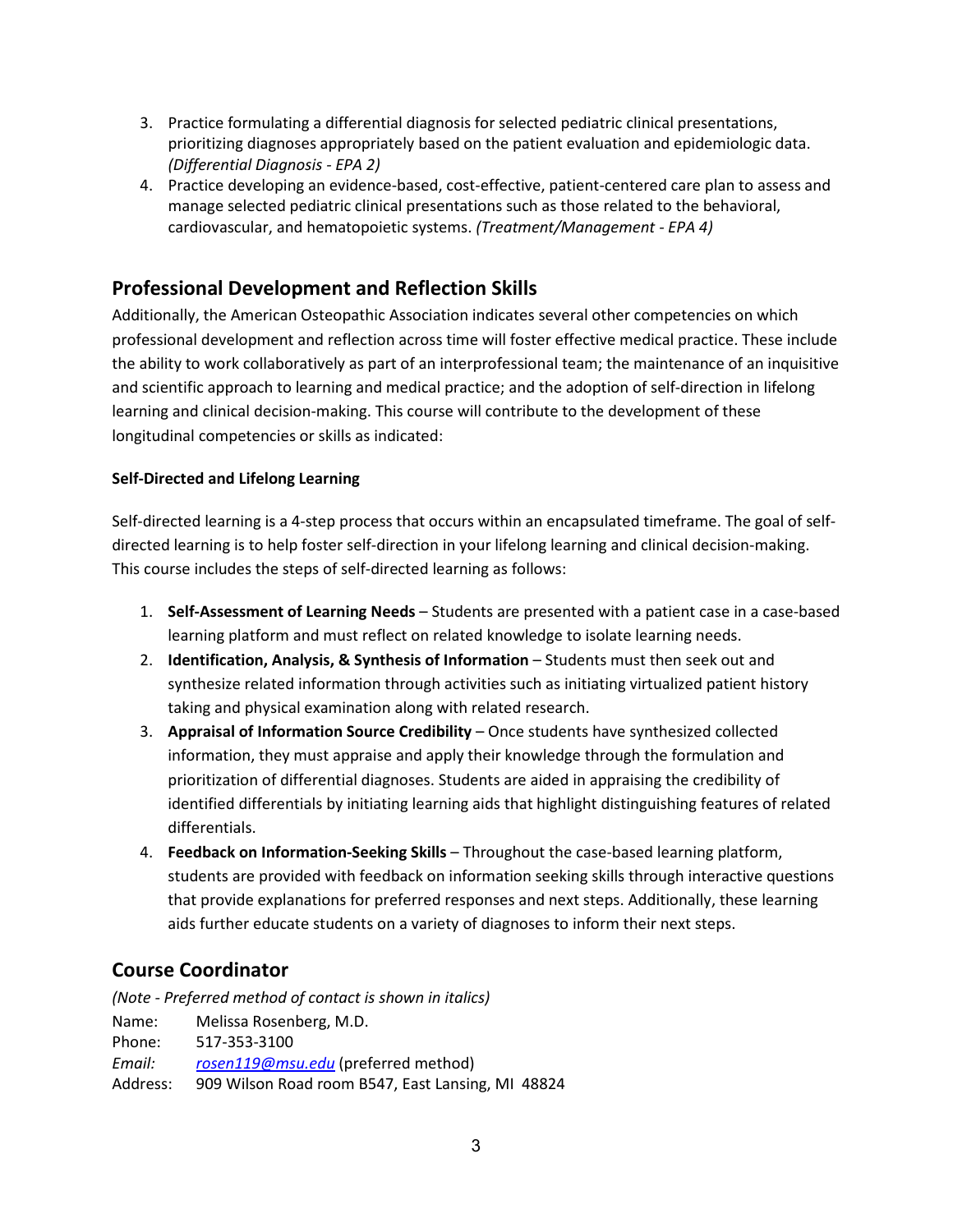#### <span id="page-3-0"></span>**Course Faculty**

| Name                    | Email            | Phone        | Site |
|-------------------------|------------------|--------------|------|
| Melissa Benbow, M.D.    | benbowm@msu.edu  | 517-353-3100 | EL   |
| Jennifer Boote, D.O.    | boote@msu.edu    | 517-353-3100 | EL   |
| Joel Greenberg, D.O.    | greenbe1@msu.edu | 517-353-3100 | EL   |
| Alyse Ley, D.O.         | folinoal@msu.edu | 517-353-4362 | EL   |
| Melissa Rosenberg, M.D. | rosen119@msu.edu | 517-353-3100 | EL   |
| Anas Tagatga, M.D.      | tagatga@msu.edu  |              | EL   |

#### <span id="page-3-1"></span>**Curriculum Assistants**

| Site         | Name            | Email            | Phone        |
|--------------|-----------------|------------------|--------------|
| East Lansing | Alison Lux      | luxaliso@msu.edu | 517-432-7295 |
| <b>DMC</b>   | Alvsia Gordon   | John1329@msu.edu | 313-578-9667 |
| <b>MUC</b>   | Simone Jennings | sj@msu.edu       | 586-263-6746 |

#### <span id="page-3-2"></span>**Lines of Communication**

- **For administrative aspects of the Course: contact the course coordinator.**
- For content questions relating to a specific lecture or topic: contact the faculty presenter for that specific portion of the course or your SE MI on-site instructor.
- For absences/missed exams (see excused absence information below)
- **Please set your notifications in D2L to immediate to receive posted News announcements. You may** choose to receive notifications by email or SMS.

#### <span id="page-3-3"></span>**Office Hours**

Questions concerning may be discussed individually by making an appointment with the Course Coordinator, Dr. Rosenberg via e-mail: [rosen119@msu.edu.](mailto:rosen119@msu.edu) The course coordinator is generally available by appointment.

#### <span id="page-3-4"></span>**Course Web Site**

The URL for the Course website is: [https://d2l.msu.edu](https://d2l.msu.edu/)

#### <span id="page-3-5"></span>**Textbooks and Reference Materials**

#### **Required**

Nelson's Essentials of Pediatrics, 8<sup>th</sup> edition, 2019, ISBN# 9780323511452 (Digital Copy of Nelson's [Essentials\)](http://ezproxy.msu.edu:2047/login?url=https://www.clinicalkey.com/#!/browse/book/3-s2.0-C20160012640). The  $7<sup>th</sup>$  edition is also acceptable.

#### **Recommended**

Nelson's Textbook of Pediatrics, 21<sup>st</sup> edition, 2020 ISBN# 9780323529501 (Digital Copy of Nelson's [Textbook of Pediatrics\)](http://ezproxy.msu.edu:2047/login?url=https://www.clinicalkey.com/#!/browse/book/3-s2.0-C20161017121).

#### <span id="page-3-6"></span>**Course-based Academic Support**

The course faculty are here to facilitate your learning. Please feel free to contact the Course Coordinator with any personal issues you may have involving this course. Additional academic support resources can be accessed through MSUCOM Academic and Career Guidance and MSUCOM Personal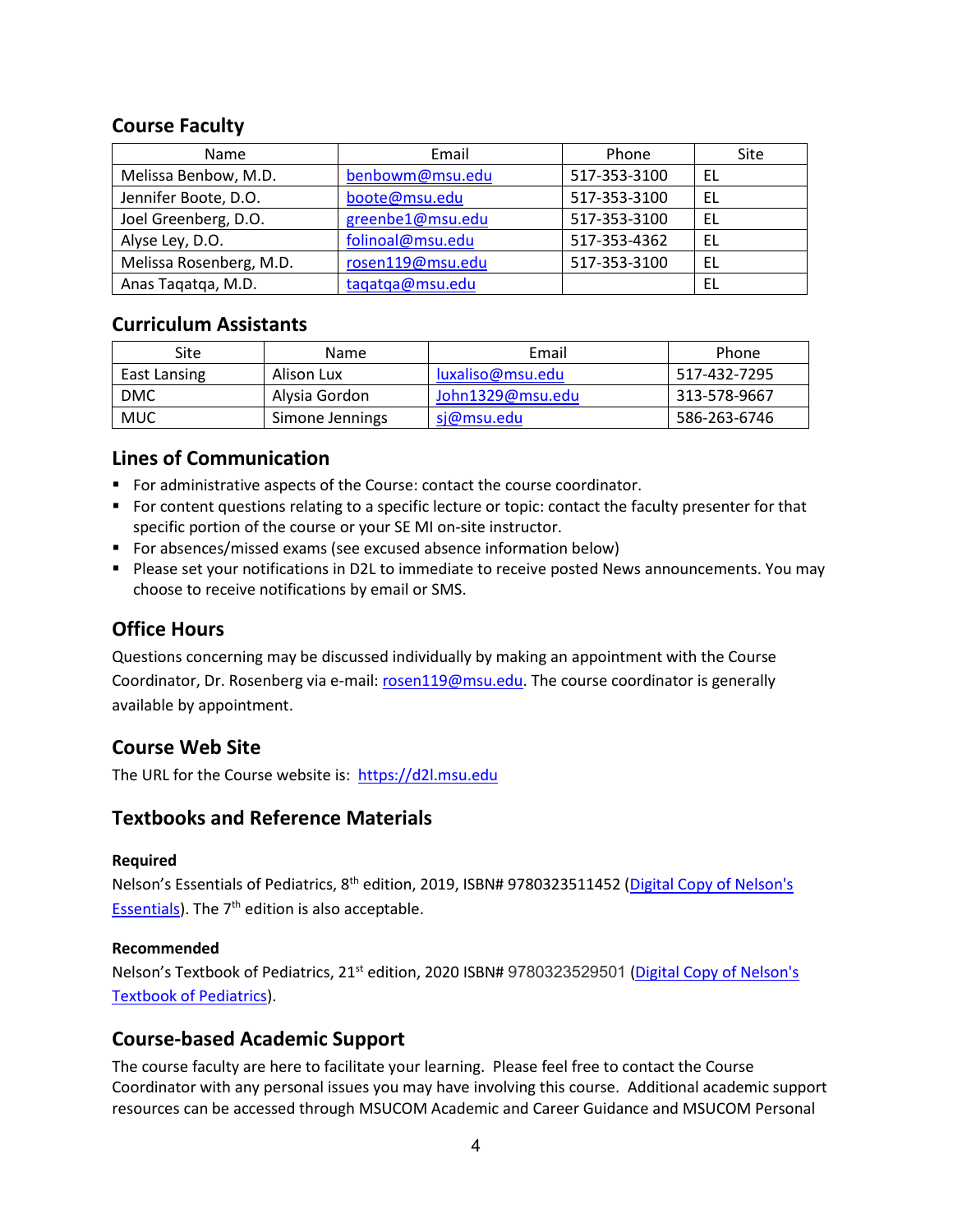<span id="page-4-0"></span>Counseling.

#### **Courses Begin and End Dates**

OST 558 begins on September 13<sup>th</sup> and ends on December 10<sup>th</sup>, 2021. See addendum for detailed daily course schedule.

#### <span id="page-4-1"></span>**Exams/Assessments**

The successful achievement of learning objectives will require knowledge and skills acquired in other portions of the overall MSUCOM educational program. Students will be expected to apply concepts and vocabulary learned in other courses to problem-solving for exams/assessments in this course.

To maintain security of assessments, you may NOT post questions on the discussion board regarding exam questions or quiz questions. Kindly email your questions to the course coordinator.

| <b>Assessments</b>            | <b>Projected Points</b> | <b>Material to be Covered</b>                         |  |
|-------------------------------|-------------------------|-------------------------------------------------------|--|
| S5UE <sub>2</sub>             | 16                      | Pediatric Anemia                                      |  |
|                               |                         | Pediatric Hematology                                  |  |
|                               |                         | <b>Neonatal Hematology</b>                            |  |
|                               |                         | <b>Pediatric Oncology</b>                             |  |
| S5UE3                         | 12                      | Child and Adolescent                                  |  |
|                               |                         | <b>Psychiatry Case Review</b>                         |  |
|                               |                         | Adolescent Psychology Issues                          |  |
| S5UE4                         | 8                       | Acyanotic Congenital Heart                            |  |
|                               |                         | <b>Disease</b>                                        |  |
|                               |                         | <b>Cyanotic Congenital Heart</b>                      |  |
|                               |                         | <b>Disease</b>                                        |  |
| Peds Physical Exam Skills Lab | 8                       | Recordings provided on D2L in PE<br>Skills Lab folder |  |
|                               |                         |                                                       |  |
| S5UE8                         | $\mathfrak{p}$          | PE Skills Lab content                                 |  |

#### <span id="page-4-2"></span>**Course Grades**

The course faculty determine the threshold for satisfactory performance in each preclerkship course. Your course grade will be determined by the following formula:

> (total points earned in all assessments)/(total points possible) X 100% = Final Percent Score

- **P-Pass**—means that you have achieved a satisfactory level of performance and will receive credit for this course. To obtain a "P" grade for this course, you must earn a final percent scores of 70%.
- **N-No Grade**—means that you have not achieved a satisfactory level of performance and no credit will be granted for this course. If you earn a final percent score below 70%, you will receive an "N" grade.
- **Remediation**  If you receive an "N" grade and meet the criteria below, you will be eligible to attempt remediation: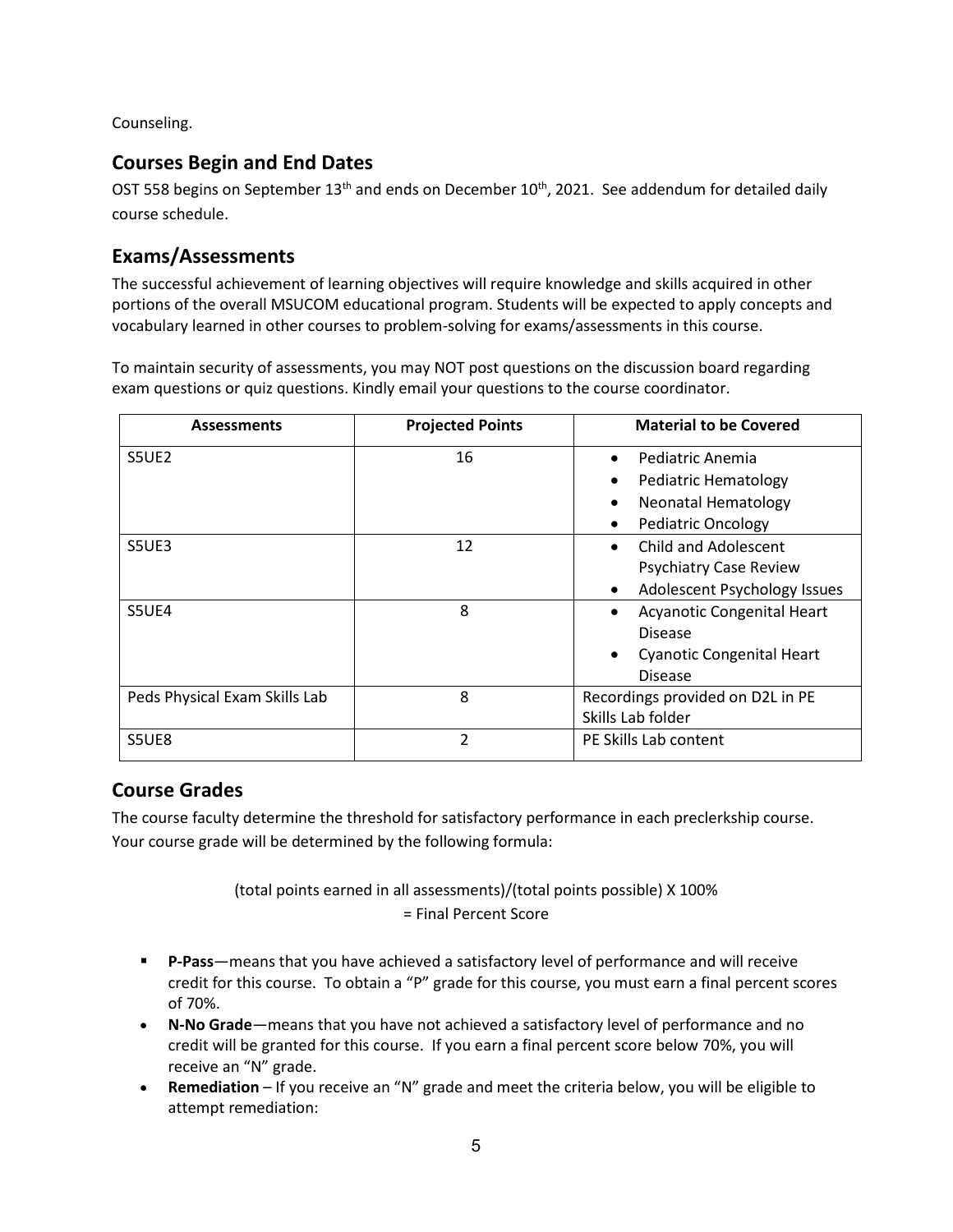o Earn a final percent score in the course of 60 % or greater

The remediation opportunity for this course will be by examination. Passing is 70%.

All remediation exams for FS21 semester 5 are scheduled for January  $5<sup>th</sup>$  and  $6<sup>th</sup>$  2022. Refer to the remediation policy information provided in Section 2 of this syllabus for more information.

#### <span id="page-5-0"></span>**Student Evaluation of the Course**

We want your feedback on how to improve this course.

- **Informal Feedback: Feel free to approach the Course Coordinator, Dr. Melissa Rosenberg, or any of** the other course faculty with your reactions and suggestions. Ad hoc Evaluations are available for immediate feedback on course sessions and faculty. Students can access the evaluation system at: [MSUCOM Pre-clerkship Evaluation System;](https://evalue.msu.edu/) on the "Home Page, see "Initiate Ad hoc Evaluations" under "Tasks".
- Formal Evaluation: In addition to the above, we ask every student in the class to complete formal on-line course evaluation upon conclusion of the course. Student feedback provides Course Coordinators with valuable information regarding their performance, the performance of their colleagues, and the quality of the course. The information gained from these evaluations is used to continuously improve future offerings of this course. Students can access the evaluation system at: [MSUCOM Pre-clerkship Evaluation System.](https://evalue.msu.edu/)

#### **Section 2 – Policies**

Please refer to the **MSUCOM Student Handbook** for these and other policies.

#### <span id="page-5-1"></span>**Academic Honesty and Professionalism**

Every student is responsible for their behavior and is expected to adhere to all MSU and MSUCOM policies of academic honesty and professionalism, as outlined in the MSUCOM Student Handbook and the MSU Medical Student Rights and Responsibilities. These documents may be found on the MSUCOM website. Additional guidance on academic integrity may be found on the MSU Ombudsperson's website at [https://ombud.msu.edu/sites/default/files/content/Academic-Integrity-at-MSU-updated-August-](https://ombud.msu.edu/sites/default/files/content/Academic-Integrity-at-MSU-updated-August-2017.pdf)[2017.pdf](https://ombud.msu.edu/sites/default/files/content/Academic-Integrity-at-MSU-updated-August-2017.pdf)

Incidents of academic dishonesty or professional misconduct will be addressed by the faculty, administration, or staff; such action may include, but is not limited to: giving a failing grade, referring a student for judicial review, directing the student to the Associate Dean of Medical Education, evaluation by the Committee on Student Evaluation, and other actions outlined in the Medical Student Rights and Responsibilities document.

## <span id="page-5-2"></span>**Types of Class Sessions**

MSUCOM designates lectures and other class sessions by their delivery method. While additional terms may be used in a specific course, the following will provide general guidance to the type of session:

- Live or livestream lecture: broadcast at a designated time; intended to be viewed synchronously
- Online Lecture: recorded content, may be viewed asynchronously
- Webinar: more interactive session where student participation is expected
- Lab: may refer to on-site clinical skills training or online lab session; see details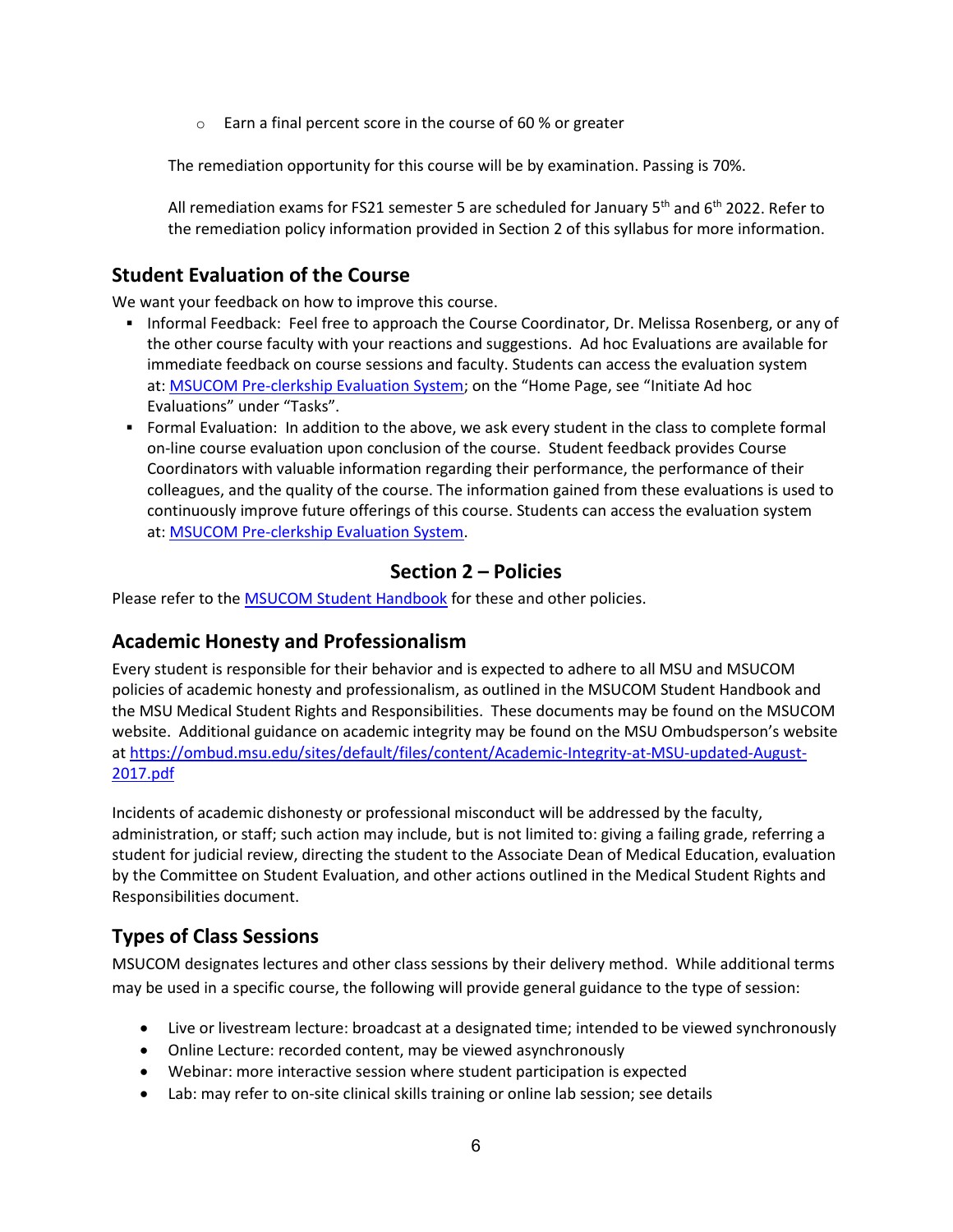#### **Changes to Course Schedule or Requirements**

Due to external circumstances, the course requirements published in the course syllabus and/or course schedule may be subject to change. Timely notification Communication regarding changes will be provided to enrolled students via the course D2L site and/or email. Any changes made will consider the MSU Code of Teaching Responsibility and the MSU Medical Students Rights and Responsibilities.

## <span id="page-6-0"></span>**Mandatory and Optional Class Sessions**

All lectures and other class sessions are considered to be integral to the course, and students are expected to attend, view, or participate in each session. Some sessions are designated as "mandatory" in that attendance at the session on the scheduled date and time is required. Depending on the course, a student may earn points for attending or participating in a mandatory session or may lose points for failing to attend or participate. Availability of make-up points for missed sessions is at the discretion of the course coordinator. Optional class sessions are offered by faculty to assist students in learning or reviewing course content.

#### <span id="page-6-1"></span>**Absences from Mandatory and Examinations/Assessments**

It is the responsibility of the student to know which class sessions are deemed as mandatory and comply with the MSUCOM policy regarding absences from mandatory sessions and examinations. This policy may be found in the MSUCOM Student Handbook on the MSUCOM website. Requests for an excused absence must be submitted via the [student portal.](https://studentportal.com.msu.edu/)

#### <span id="page-6-2"></span>**Computer-Based Testing**

It is the responsibility of each student to know and comply with the MSUCOM policy on computer-based testing. This policy may be found in the MSUCOM Student Handbook on the MSUCOM website.

Administration of quizzes, examinations, and other assessments may be self-proctored, virtual proctored, or classroom proctored. Regardless of the proctoring method, you are expected to take the exam in a quiet, private setting. Just like in a proctored exam, you are not to access notes, textbooks, references, your phone, or other materials, and you are not to interact with fellow students or others. Remember that integrity is defined as what you do when no one is looking.

You are also expected to not record, photograph, take screen shots, make notes of, or otherwise attempt to make a copy of any exam item for any purpose, including your personal use. A student who is discovered to have cheated or breached exam security will be subject to formal disciplinary action, up to and including dismissal from MSUCOM.

If you have concerns or evidence of an exam security breach on this or any exam, you may report that to an MSUCOM administrator or through the online concern form.

#### <span id="page-6-3"></span>**Medical Student Rights and Responsibilities**

If problems arise between instructor and student, both should attempt to resolve them by informal, direct discussions. If the problems remain unsolved, the Associate Dean for Medical Education and/or the MSU Ombudsperson may be consulted. The MSU Medical Student Rights and Responsibilities (MSRR) document defines processes for additional steps, including submission of a formal grievance. The MSSR may be found in the MSUCOM Student Handbook and online at splife.studentlife.msu.edu.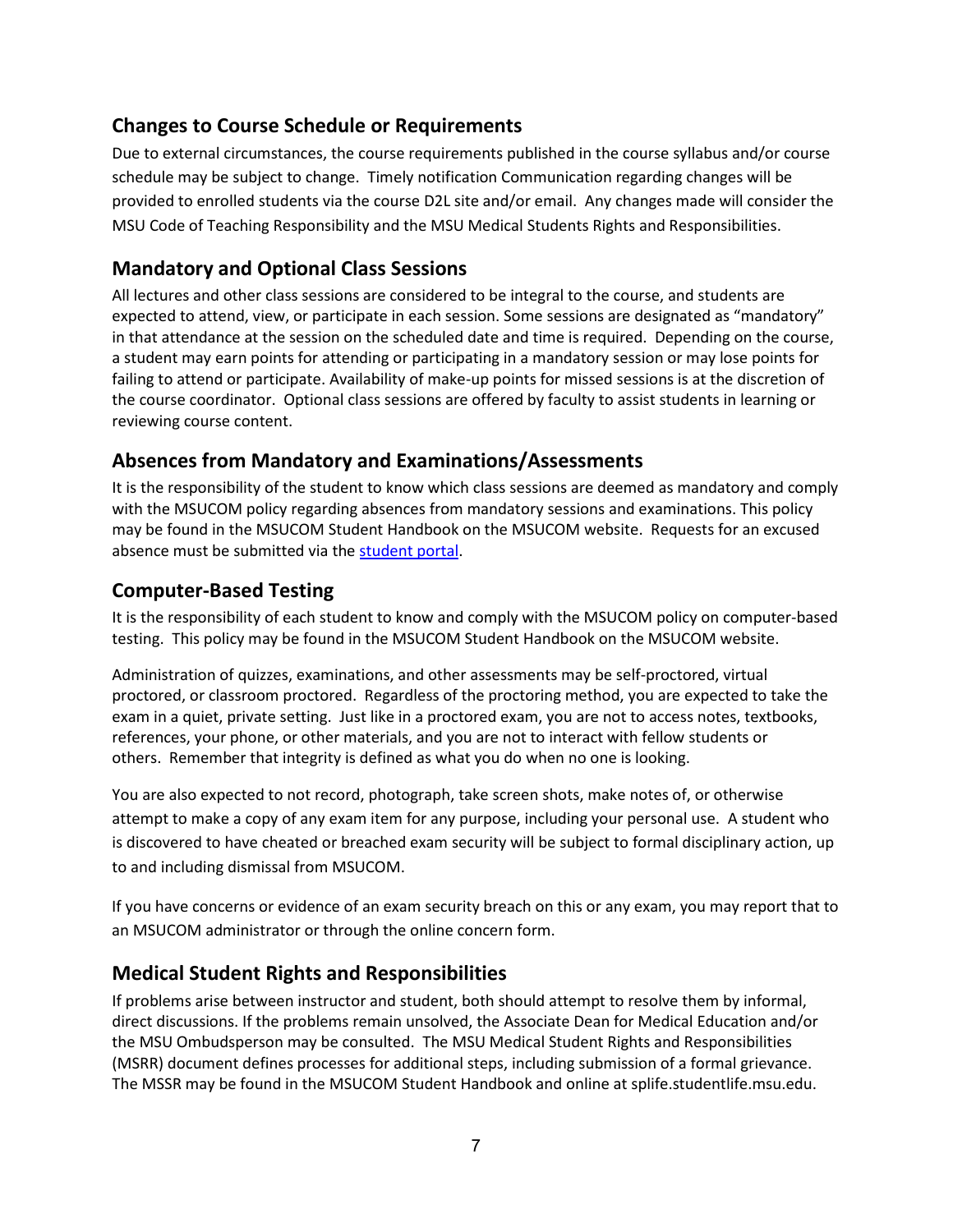## **iClicker Reef/(iClicker Student) Policy**

It is your responsibility to know and comply with the iClicker Reef (iClicker Student) Policy. This policy may be found in the MSUCOM Student Handbook. If you forget your device or if it does not work, for whatever reason, no make-up experiences will be provided, and no points will be given.

If iClicker Reef/Iclicker Student is used to take attendance for an on-campus event, you will be expected to arrive to the physical location on time and to stay for the duration of the assigned activity. If iClicker Polling is used to take attendance for an online event, you will be expected to start the session at the scheduled time and participate for the duration of the assigned activity.

As a matter of professionalism, please note that under no circumstances should you provide access to your iClicker Reef/Student account to another student by sharing your device and/or account login, nor should you accept another student's device or login credentials to access iClicker Polling on their behalf. Answering questions or checking in for attendance on behalf of another student by using their device or account is considered to be academic dishonesty and may result in disciplinary action up to and including dismissal from the college.

#### <span id="page-7-0"></span>**Remediation**

The MSUCOM Policy for Retention, Promotion and Graduation requires successful completion of each required course to progress in the curriculum. If you receive an "N" grade in a course, that grade will be recorded on your official transcript; you must meet the course requirement by successfully remediating or repeating the course.

Eligibility to attempt remediation of the course is determined by criteria described in the "Course Grades" section of the syllabus. If you are not eligible to attempt remediation, or if you fail the remediation, you must retake the course, provided you are eligible to continue in the program as determined by the Committee on Student Evaluation.

#### <span id="page-7-1"></span>**Student Safety and Well-being**

The MSUCOM website and Student Handbook provide information on student safety, campus security, access to medical care and counseling services, and to policies on injuries and exposures. If you have an injury or acute illness on campus, an incident report should be completed. The form is available on the MSUCOM intranet or from Academic Programs.

### <span id="page-7-2"></span>**Academic Support Resources at MSUCOM**

As a way to acclimate you to the curriculum at MSUCOM, we have created a program called On Target: <https://michiganstate.sharepoint.com/sites/OnTargetforAcademicSuccess>

On this site you will find semester roadmaps which gives a general overview of each semester, tools needed to be successful in the curriculum and targeted resources for your unique learning situation. In each semester's road map, you will also find course expectations, tips for success, potential trouble spots, longitudinal course integration, and specific course study guides.